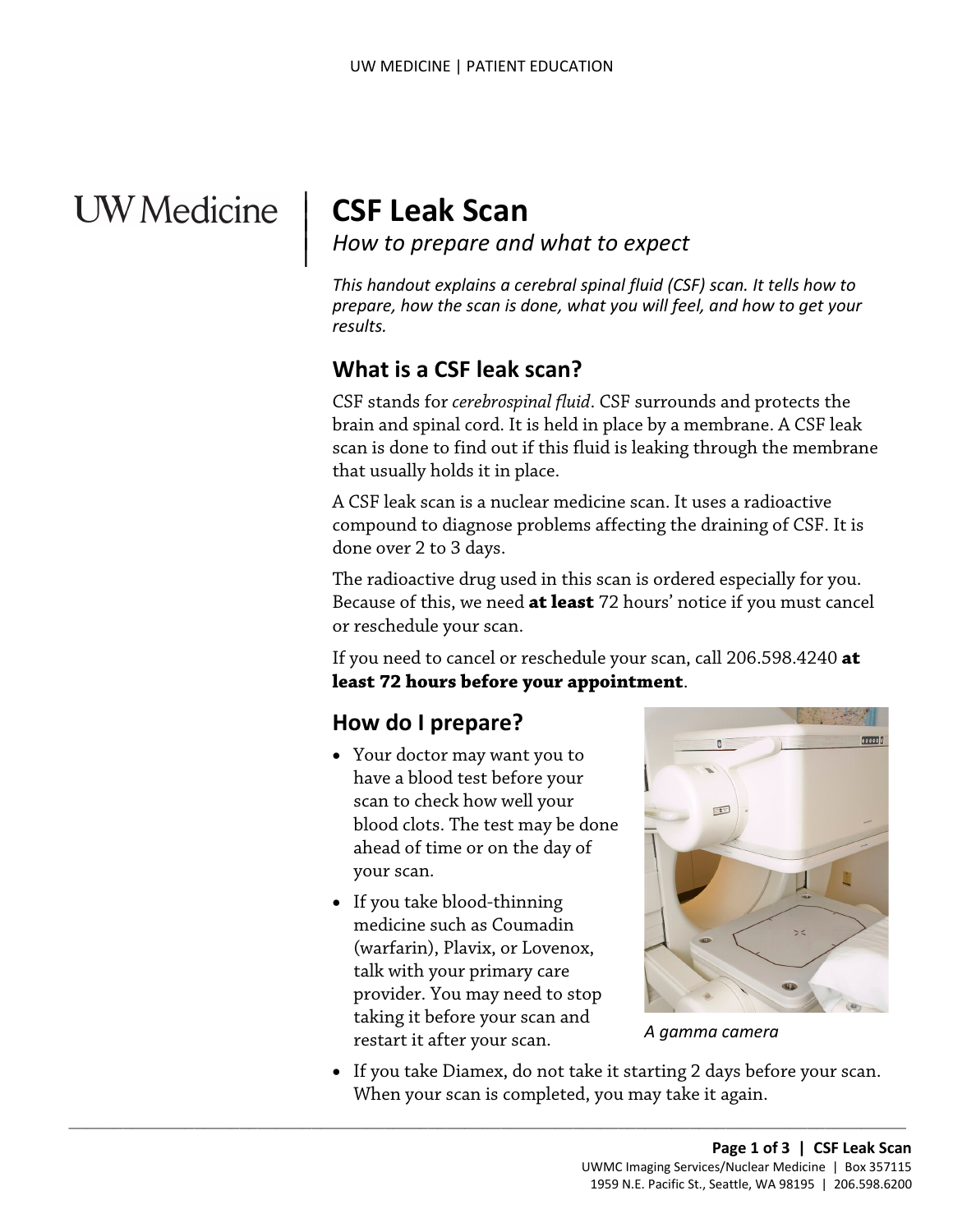• If you take other medicines, such as diabetes medicines, talk with your doctor. Your doses may need to be adjusted before you have your CSF leak scan.

### **On the Day of Your Scan**

- Starting **6 hours** before your scan, do not eat anything.
- water or tea (without milk), or grape, apple, or cranberry juice. You may also have Jell-O and popsicles. • Up until 2 hours before your scan, you may have clear fluids such as
- Starting **2 hours** before your scan, do not eat or drink anything.
- If needed, you may take your usual medicines with a small sip of water.
- Bring your medicines with you when you come for your scan.
- responsible adult ride with you. • Bring your medicines with you when you come for your scan.<br>• For your safety, we **strongly advise** that you have a responsible adult drive you home. If you take a bus or taxi, you should have responsible adult ride with • For your safety, we **strongly advise** that you have a responsible adult drive you home. If you take a bus or taxi, you should have a

# **How is the scan done?**

- You will first go into the fluoroscopy room of the radiology department. You will lie face-down on an X-ray table.
- You will be checked to find the best place to insert the needle. Your skin will be cleaned and a local *anesthetic* (numbing medicine) will be injected into the area.
- You will then be positioned so that your doctor can insert the spinal needle. Most times, this means you will lie on one side with your knees drawn up and your chin tucked into your chest.
- the *subarachnoid space* (the space between your spinal cord and the • You will be given a small dose of a *tracer* (radioactive material) into surrounding membrane). The tracer gives off gamma rays as it follows the flow of CSF.
- go to the nuclear medicine department, where a technologist will • Your doctor will remove the needle from your back. You will then use a gamma camera to take pictures of your spine.
- The gamma camera detects the gamma rays given off by the tracer. A computer will create pictures of your CSF from the gamma rays.
- • The technologist will take pictures right after the tracer injection, and then 4 hours, 24 hours, and possibly 48 hours after the injection.

 $\_$  ,  $\_$  ,  $\_$  ,  $\_$  ,  $\_$  ,  $\_$  ,  $\_$  ,  $\_$  ,  $\_$  ,  $\_$  ,  $\_$  ,  $\_$  ,  $\_$  ,  $\_$  ,  $\_$  ,  $\_$  ,  $\_$  ,  $\_$  ,  $\_$  ,  $\_$  ,  $\_$  ,  $\_$  ,  $\_$  ,  $\_$  ,  $\_$  ,  $\_$  ,  $\_$  ,  $\_$  ,  $\_$  ,  $\_$  ,  $\_$  ,  $\_$  ,  $\_$  ,  $\_$  ,  $\_$  ,  $\_$  ,  $\_$  ,